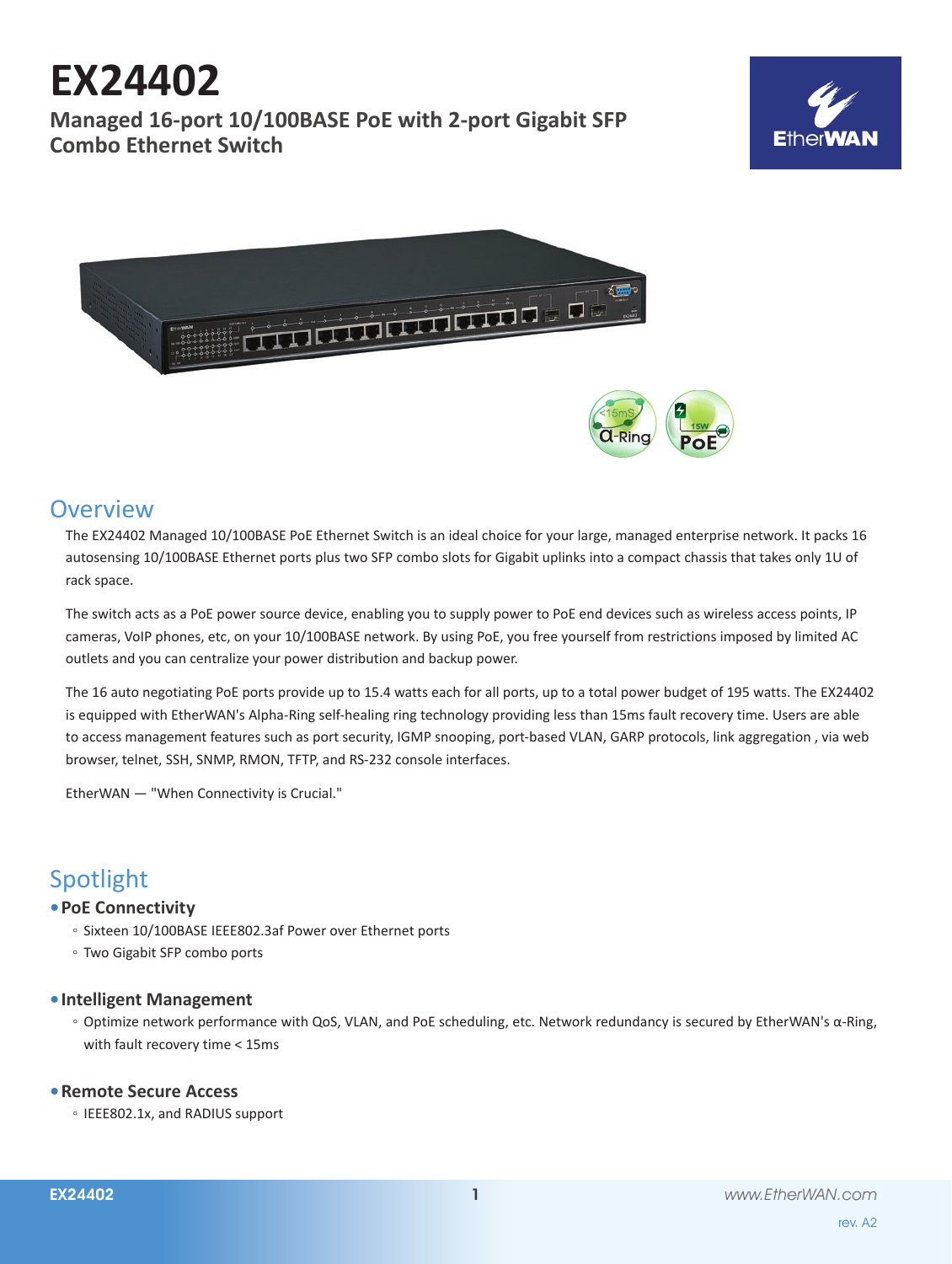### Software Features

#### **Management**

- Interface
	- CLI, Telnet and Web Browser
	- SNMP v1/v2c/v3
	- Firmware and configuration upgrade and backup via TFTP
	- Supports DHCP Server/Client
	- RMON (Remote monitoring): group 1, 2, 3, 9
	- Port mirroring: TX/RX and both
	- NTP (Network Time Protocol) time synchronization
	- IEEE802.1ab LLDP (Link Layer Discovery Protocol)

#### **Security**

- MAC address filtering
- Enable/disable port
- Storm control (broadcast and multicast types)
- IEEE802.1x LAN access control
- Remote authentication through RADIUS
- SSH for CLI and Telnet security
- SSL for web security
- Multi-level user account/password against unauthorized configuration
- System log (remote/local)

#### **Quality of Service (QoS)**

- Priority Queues: 4 queues per port
- Traffic classification based on IEEE802.1p CoS, DSCP, WRR (Weighted round robin) and strict mode
- Rate Limiting (Ingress/Egress)

#### **Layer 2 Features**

- Auto-negotiation for port speed and duplex mode
- Flow Control
	- IEEE802.3x full duplex mode
	- Back-Pressure half duplex mode
- Redundant Protocol
	- IEEE802.1D Spanning Tree Protocol (STP)
	- IEEE802.1w Rapid Spanning Tree Protocol (RSTP)
	- IEEE802.1s Multiple Spanning Tree Protocol (MSTP)
	- Supports EtherWAN's Alpha-Ring topology for less than 15ms fault recovery time

#### **Performance**

- Switching Capability: 7.2Gbps
- Packet Buffer Size: 2M
- MAC Address Table: 8192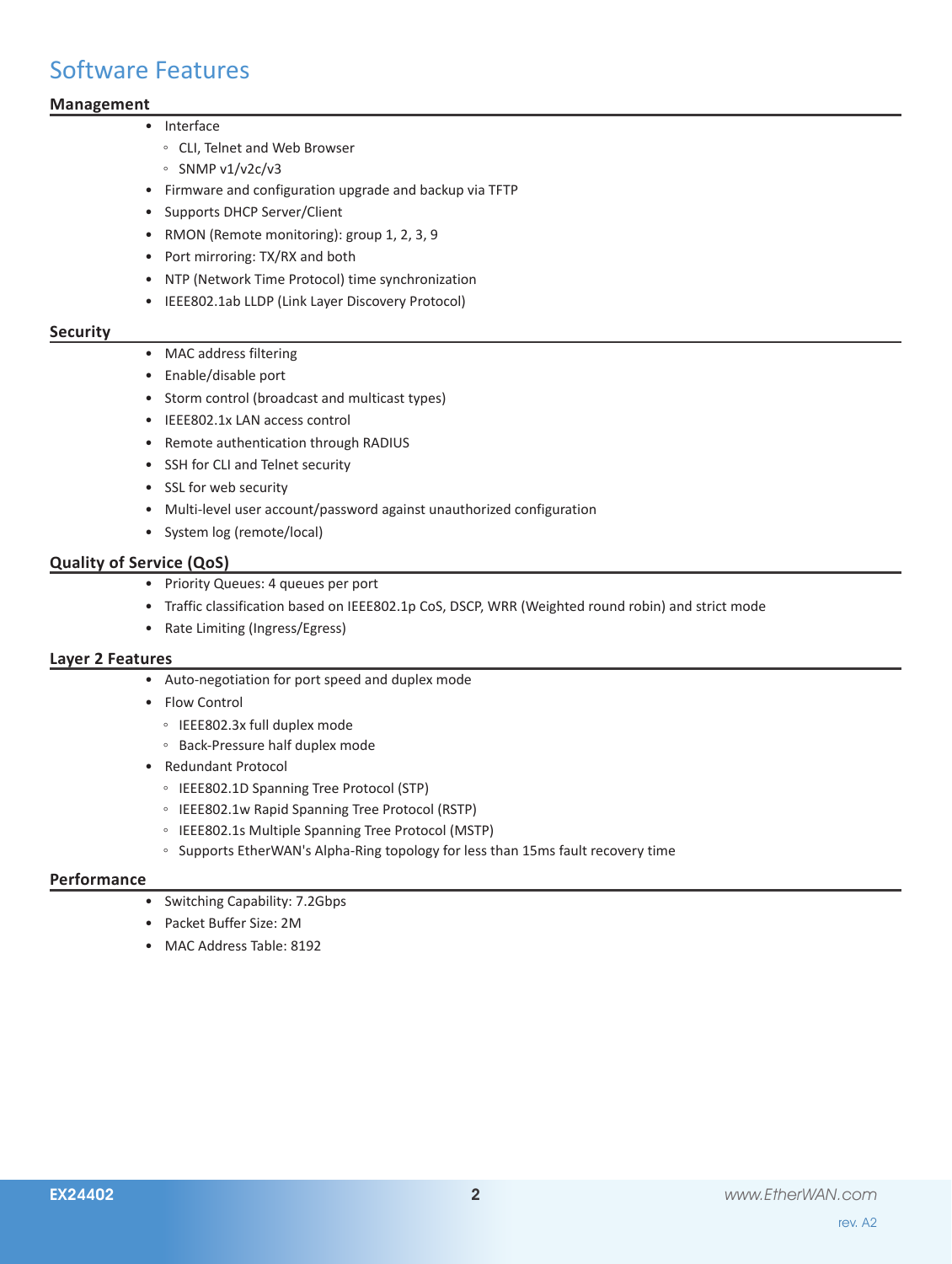### Hardware Specifications

#### **Technology**

#### **Standards**

- IEEE802.3 10BASE-T
- IEEE802.3u 100BASE-TX/100BASE-FX
- IEEE802.3ab 1000BASE-T
- IEEE802.3z 1000BASE-SX/1000BASE-LX
- IEEE802.3x Full duplex and flow control
- IEEE802.1p QoS
- IEEE802.1Q Tag VLANs
- IEEE802.1w RSTP
- IEEE802.1x Port-based Network Access Control
- IEEE802.3af Power over Ethernet (PoE)

#### **Forward and Filtering Rate**

- 14,880pps for 10Mbps
- 148,810pps for 100Mbps
- 1,488,100pps for 1000Mbps

#### **Packet Buffer Memory**

• 2M bits

#### **Processing Type**

- Store-and-Forward
- Auto Negotiation
- Half-duplex back-pressure and IEEE802.3x full-duplex flow control
- Auto MDI/MDIX

#### **Address Table Size**

• 8192 MAC addresses

#### **Power**

#### **Input**

• 100 to 240VAC, 50/60Hz

#### **Power Consumption**

- Max. 12W (without PoE)
- PoE power budget (depends on power input): 195W

#### **PoE Technology**

- Alternative B
- Pins 7/8(+), 4/5(-)

#### **PoE Power Output**

• IEEE802.3af: up to 15.4W/port

#### **Protection**

- Overload current protection
- Reverse polarity protection

#### **Mechanical**

- **Casing**
- Metal Case

#### • IP30

#### **Dimensions**

• 443.6mm (W) x 285mm (D) x 44mm (H) (17.5" (W) x 11.2" (D) x 1.73" (H))

#### **Weight**

• 3.8Kg (8.38lbs.)

#### **Installation**

• Rack mounting

#### **Interface**

#### **Ethernet Port**

- 10/100BASE-TX: 16 ports
- 100BASE-FX: N/A
- Gigabit: 2 ports
- **Console Port**
- Port: One DB9 RS-232 port

#### **LED Indicators**

- Per Unit: Power 1
- Per PoE Port: PoE (Amber)
- Per Port: Link/Act (Green), Speed (Green)

#### **Environment**

**Operating Temperature** • 0°C to 45°C (32°F to 113°F)

### **Storage Temperature**

- -10°C to 70°C (14°F to 158°F)
- 

**Ambient Relative Humidity** • 5% to 95% (non-condensing)

#### **Regulatory Approvals**

- **ISO**
	- Manufactured in an ISO 9001 facility

#### **EMI**

**FCC Part 15B Class A EN61000-6-4 EN55022 EN61000-3-2 EN61000-3-3**

#### **EMS**

#### **EN61000-6-2**

- EN61000-4-2 (ESD Standards)
- EN61000-4-3 (Radiated RFI Standards)
- EN61000-4-4 (Burst Standards)
- EN61000-4-5 (Surge Standards)
- EN61000-4-6 (Induced RFI Standards)
- EN61000-4-8 (Magnetic Field Standards)

**Environmental Test Compliance**

**IEC60068-2-6 Fc (Vibration Resistance)**

**IEC60068-2-27 Ea (Shock)**

**FED STD 101C Method 5007.1 (Free fall w/package)**